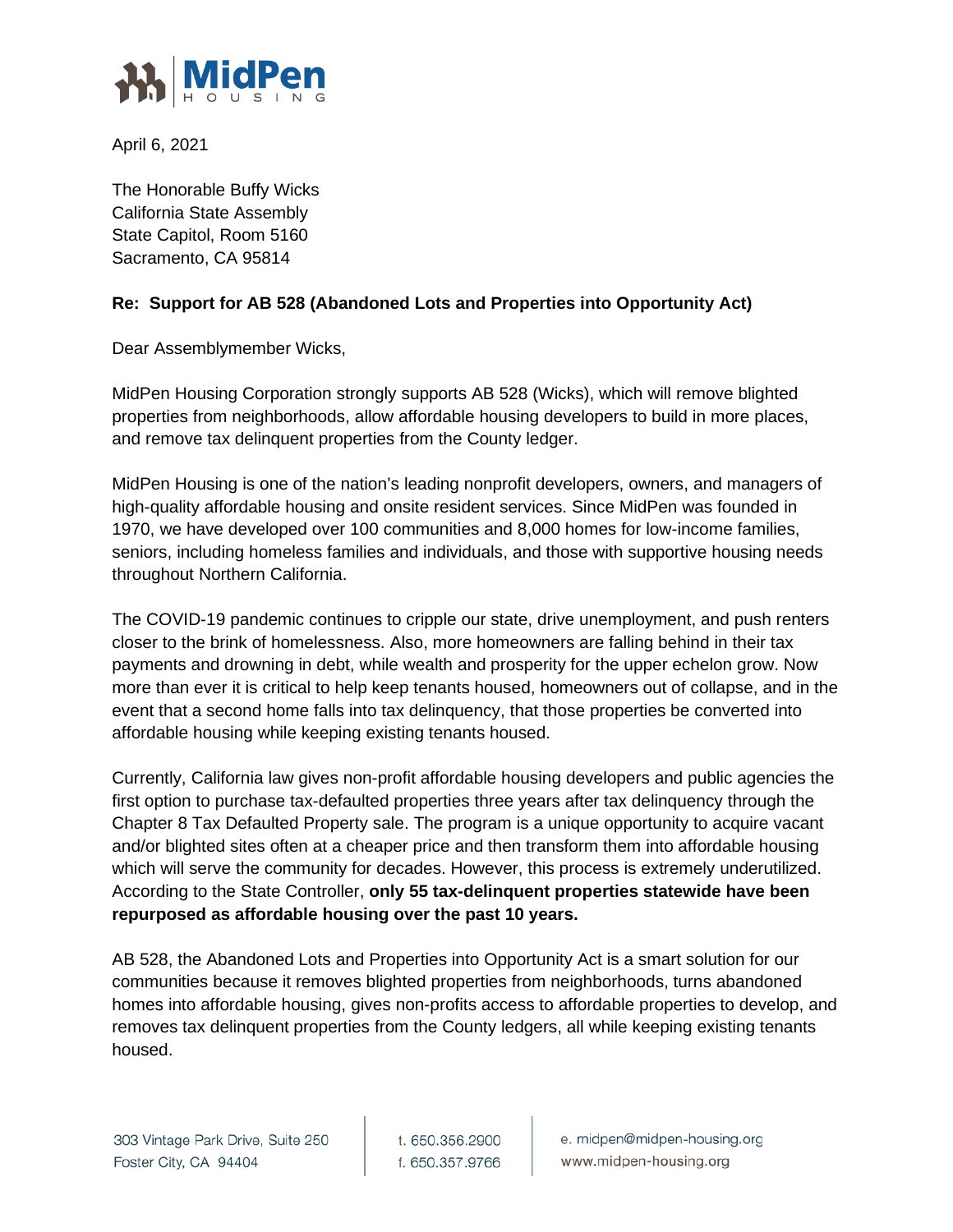AB 528 will modernize and update the existing and cumbersome Chapter 8 process by:

- Increasing the length of required affordability from 30 years to 55 years.
- Incentivizing cities and county tax collectors to work together and with non-profit affordable housing developers to incentivize blighted properties to be converted to affordable housing.
- Allowing tenants to purchase the property first before it goes into tax sale and guaranteeing tenants replacement units at rents or sales prices affordable to them if the property is redeveloped as affordable housing.
- Reducing the time it takes for a nonprofit or public agency to acquire a tax-defaulted property.
- Requiring a timely application process.
- Creating a statewide list of available properties for affordable housing preservation and development.
- Directing the State Controller's Office to work with Counties to develop a standardized process.

Thank you for your leadership in drafting legislation that will create hundreds, if not thousands, of affordable housing opportunities throughout the state, while strengthening neighborhoods, municipal budgets, and non-profit organizations. As an affordable housing nonprofit and as a member of the Non-Profit Housing Association of Northern California (NPH), we look forward to working with you to pass this important legislation.

Sincerely,

mmet G F

Matthew O. Franklin President & Chief Executive Officer MidPen Housing Corporation

Cc:

Nevada Merriman, Director of Policy MidPen Housing Corporation